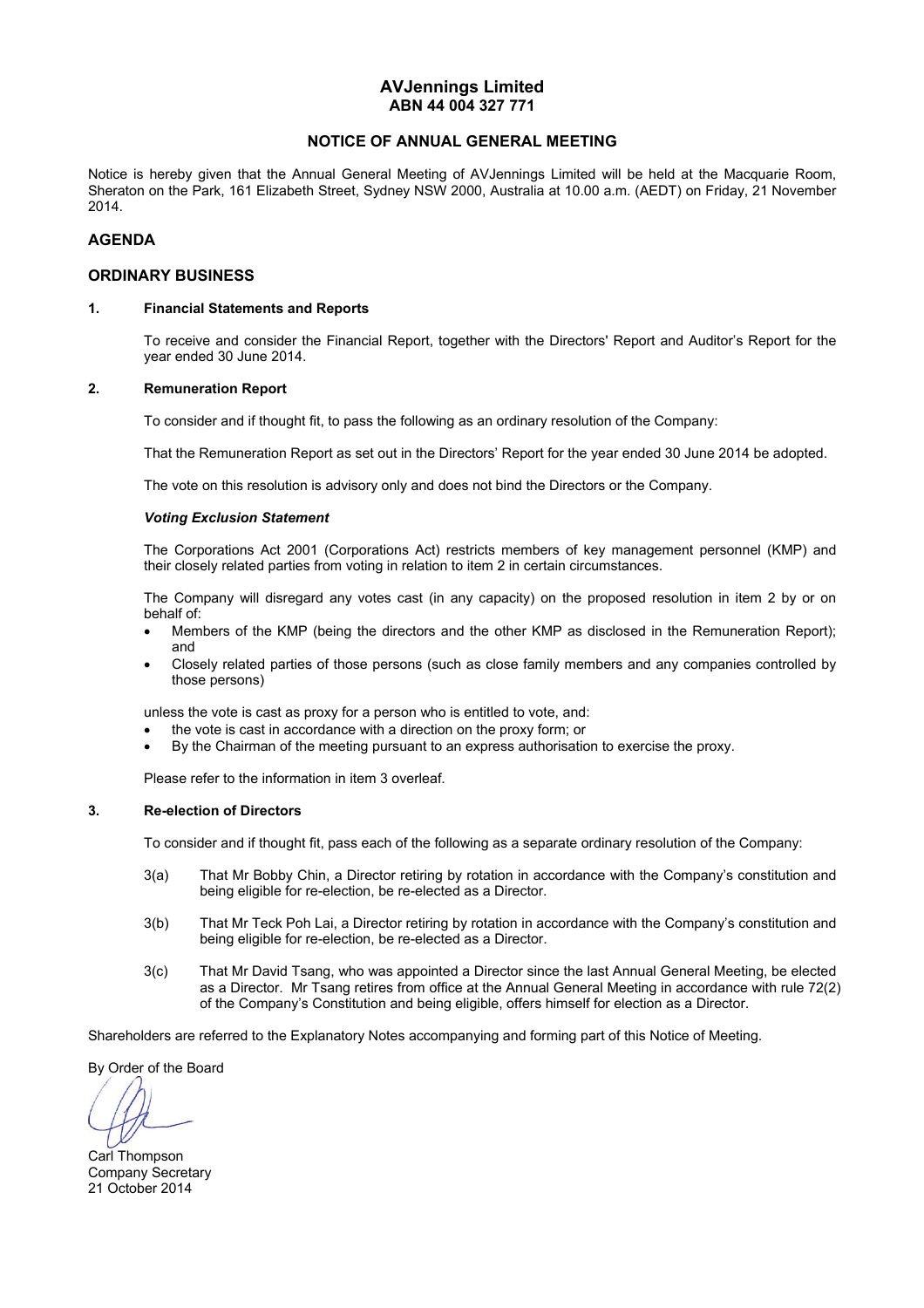The following information forms part of this Notice of Meeting.

### **1. Specified Time for Determining Voting Entitlements:**

For the purposes of the meeting, the Board has determined that shares will be taken to be held by the person who is the registered holder of the shares as at 7.00pm (AEDT) on Wednesday, 19 November 2014. Transactions registered after that time will be disregarded in determining entitlements to attend and vote at the meeting.

### **2. Information on Proxies:**

A proxy form accompanies this notice.

Please note that a shareholder entitled to attend and vote at the meeting is entitled to appoint a proxy. The proxy may be an individual or a body corporate. A proxy need not be a shareholder of the Company.

A shareholder who is entitled to cast 2 or more votes may appoint 2 proxies and may specify the proportion or number of votes each proxy is appointed to exercise. If a shareholder appoints 2 proxies and the appointment does not specify the proportion or number of the shareholder's votes each proxy may exercise, each proxy may exercise half of the votes (disregarding fractions).

For an appointment of a proxy to be effective, the form appointing the proxy and, if the form is signed by the appointor's attorney, the authority under which the form is signed (or a certified copy of the authority) must be received at the following address or by facsimile or electronic means at least 48 hours prior to the meeting at which the proxy intends to vote:

| In Person:               | Share Registry - Boardroom Pty Limited, Level 7, 207 Kent Street, Sydney NSW 2000, Australia                                                                                                                                                         |
|--------------------------|------------------------------------------------------------------------------------------------------------------------------------------------------------------------------------------------------------------------------------------------------|
| By Mail:                 | Using the enclosed reply paid envelope to Boardroom Pty Limited, GPO Box 3993, Sydney NSW<br>2001. Australia                                                                                                                                         |
| By facsimile:<br>Online: | +61 2 9290 9655<br>at www.votingonline.com.au/avjenningsagm2014 by following the instructions given on the<br>website (you will be taken to have signed your proxy form if you lodge it in accordance with the<br>instructions given on the website) |

### **3. Voting Exclusion:**

If a shareholder appoints a KMP (which includes each of the Directors) as proxy, the KMP will not be able to cast the shareholder's votes on item 2 unless the shareholder directs the KMP how to vote or the Chairman of the Meeting is the shareholder's proxy. If a shareholder appoints the Chairman of the Meeting as their proxy or the Chairman of the Meeting is appointed as the shareholder's proxy by default, and the member does not mark a voting box for item 2, then by signing and returning the Proxy Form the member will be expressly authorising the Chairman of the Meeting to exercise the proxy in respect of item 2 even though item 2 is connected with the remuneration of KMP, which includes the Chairman.

### **4. How the Chairman will vote available proxies:**

The Chairman of the meeting intends to vote all available proxies in favour of the resolutions set out in this Notice.

### **5. Default to the Chairman:**

Any directed proxies that are not voted on a poll at the meeting will automatically default to the Chairman of the meeting, who is required to vote proxies as directed.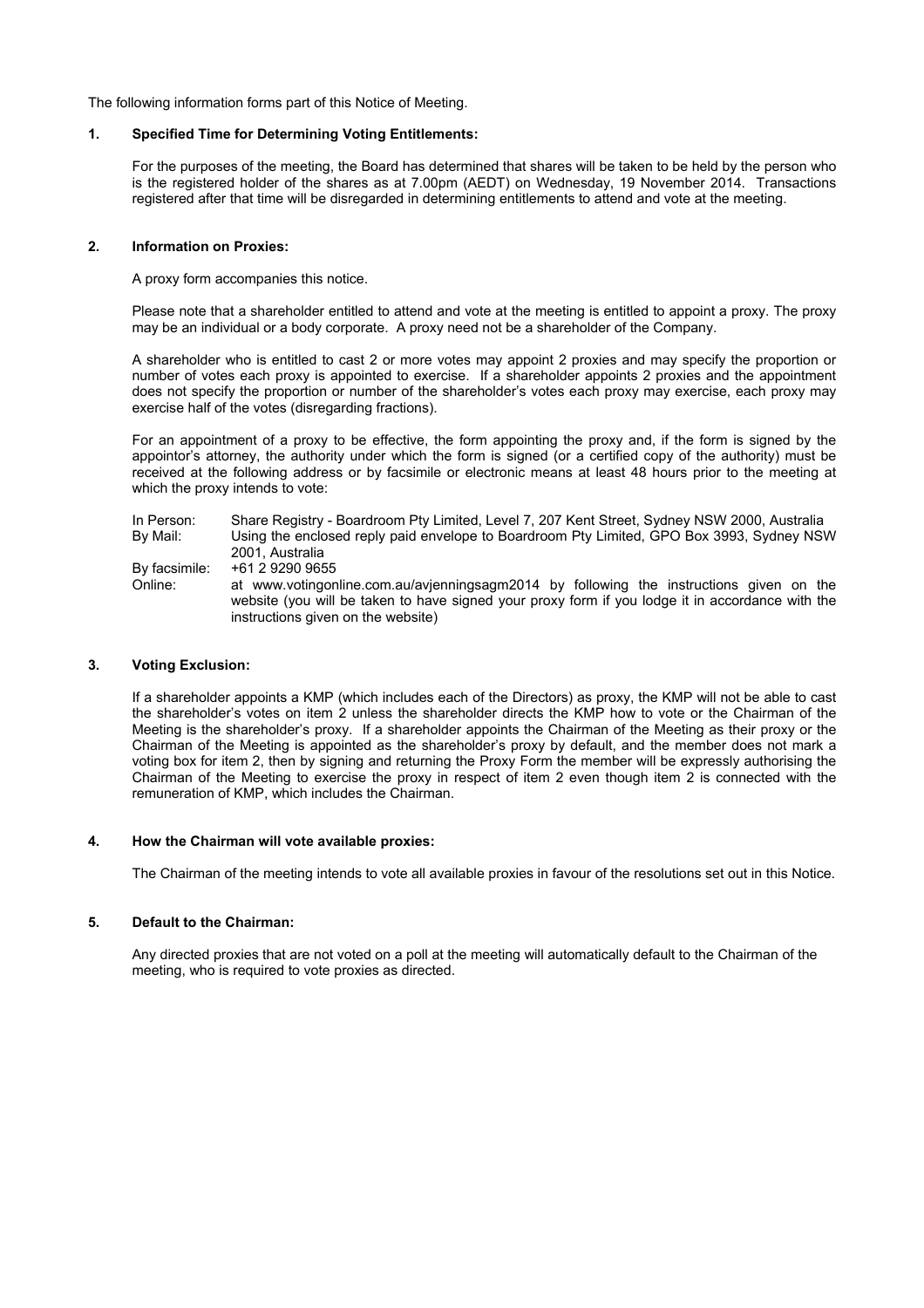# **EXPLANATORY NOTES ON RESOLUTIONS**

These Explanatory Notes are intended to provide shareholders of the Company with information on the resolutions contained in the accompanying Notice of Annual General Meeting. The Directors recommend that shareholders read these Explanatory Notes in full before making any decision in relation to the Resolutions.

# **Item 1**

## **Financial Statements and Reports**

The Australian Corporations Act 2001 (Corporations Act) requires the Company to lay its Financial Report and the reports of the Directors and Auditor for the last financial year before the Annual General Meeting.

No resolution is required for this item, but shareholders will be given the opportunity to ask questions and to make comments on the reports and the management and performance of the Company.

The Company's auditor will be present at the meeting and shareholders will be given the opportunity to ask the Auditor questions about the conduct of the audit, the preparation and content of the Auditor's Report, the accounting policies adopted by the Company and the independence of the Auditor.

## **Item 2 Remuneration Report**

The Remuneration Report of the Company for the financial year ended 30 June 2014 is set out on pages 15 to 23 of the Company's 2014 Annual Report, which is also available on the Company's website at www.avjennings.com.au.

The Remuneration Report sets out the Company's remuneration arrangements for Directors and certain executives who constitute key management personnel.

The Chair of the meeting will allow a reasonable opportunity for shareholders to ask questions about, or make comments on, the Remuneration Report at the meeting. In addition, the Corporations Act requires that shareholders be asked to vote on the Remuneration Report. The Board recommends that shareholders vote in favour of the resolution.

Subject to the voting exclusion statement relating to this resolution as set out in the Notice of Meeting, the Chair of the meeting intends to vote undirected proxies in favour of the resolution.

The Corporations Act provides that the vote on this resolution is of an advisory nature only and does not bind the Company or its Directors.

### **Items 3 (a), (b) and (c) Re-Election of Directors**

Two Directors, Mr Bobby Chin and Mr Teck Poh Lai retire by rotation at this Annual General Meeting and seek reelection. A third Director, Mr David Tsang, who was appointed a Director during the year, retires from office at the Annual General Meeting and being eligible, offers himself for election as a Director pursuant to Clause 72(2) of the Company's Constitution. A profile of each Director follows.

### **Bobby Chin** *CA (ICAEW) B.Acc.*  Independent, Non-Executive Director

Mr Chin has been a Director of the Company since 18 October 2005 and is Chairman of the Audit Committee.

Mr Chin is the Chairman of NTUC Fairprice Co-operative Ltd, Singapore and NTUC Fairprice Foundation Ltd. He is the Deputy Chairman of NTUC Enterprise Co-operative Ltd and a Director of Singapore Labour Foundation. He is also a Director of Yeo Hiap Seng Limited, Ho Bee Land Limited, Sembcorp Industries Limited, Singapore Telecommunications Limited and Temasek Holdings (Private) Limited.

Mr Chin is a member of the Singapore Council of Presidential Advisers. He served 31 years with KPMG Singapore and was its Managing Partner from 1992 until September 2005. He is a Fellow of the Institute of Singapore Chartered Accountants, and an Associate Member of the Institute of Chartered Accountants in England and Wales. Mr Chin resides in Singapore.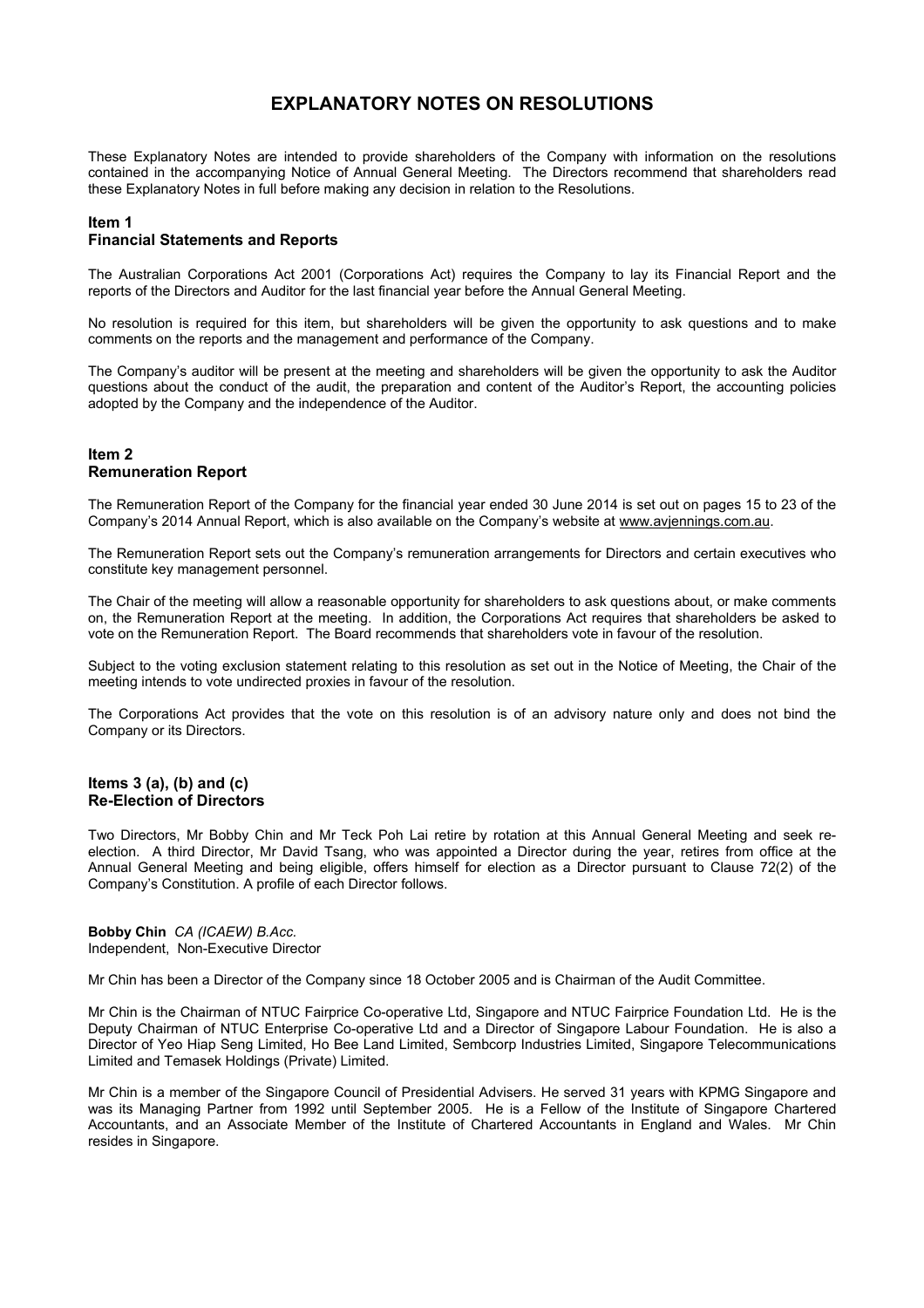Mr Chin has been a valuable member of the Board and has made significant and constructive contributions to the Board and the Company during his years of service as a Director and particularly as Chairman of the Audit Committee. The other members of the Board unanimously support the re-election of Mr Chin and recommend that shareholders vote in favour of the resolution.

**Teck Poh Lai** *B.A. Hons. (Economics)*  Independent, Non-Executive Director

Mr Lai has been a Director of the Company since 18 November 2011. He is a member of the Audit and Remuneration Committees.

Mr Lai has been a career banker since the late 1960s. He joined Citibank Singapore in April 1968, rising through the ranks to become Vice President and Head of the Corporate Banking Division. During his time with Citibank, Mr Lai undertook international assignments with Citibank in Jakarta, New York and London. His last position with Citigroup was as Managing Director of Citicorp Investment Banking Singapore Ltd (Corporate Finance and Capital Market Activities) from 1986 to 1987.

Mr Lai joined Oversea-Chinese Banking Corporation (OCBC) in January 1988 as Executive Vice President and Division Head of Corporate Banking. He moved on to various other senior management positions in OCBC, such as Head of Information Technology and Central Operations and Risk Management. He was head of Group Audit prior to retiring in April 2010. Mr Lai is currently a Director of Oversea-Chinese Banking Corporation and PT Bank OCBC NISP Tbk. Mr Lai resides in Singapore.

Mr Lai has been a valuable member of the Board and has made significant and constructive contributions to the Board and the Company during his years of service as a Director. The other members of the Board unanimously support the reelection of Mr Lai and recommend that shareholders vote in favour of the resolution.

**David Tsang** *B.A. (Economics)*  Non-Executive Director

.

Mr Tsang was appointed as a Director of the Company on 2 June 2014 and is a member of the Investments Committee.

Mr Tsang has over 20 years experience in real estate, corporate finance and investments, completing transactions in Asia, North America and Europe. He currently holds the position of Managing Director for SC Global Developments Pte Ltd, a major shareholder of the Company and has held various director and finance positions within the SC Global Group.

Mr Tsang began his career in Investment Banking with Nesbitt Burns in New York. He relocated from the United States to Singapore in 1996 and joined Mr Simon Cheong as a founding member in establishing SC Global Pte Ltd, a boutique real estate advisory and principal investment firm. In 1999, Mr Tsang co-led two successful M&A transactions for the SC Global Group, acquiring controlling interests in publicly listed companies MPH Ltd and ANA Hotels (Singapore) Ltd. He took an executive position as Director of Special Projects at MPH Ltd from 2000 – 2004, helping to restructure and unlock value for shareholders. He also helped lead the transformation of ANA Hotels (Singapore) Ltd into the business of high end residential development and which continues to operate today as SC Global Developments. Mr Tsang served previously as a Director on the Board of AVJennings Ltd from 2004 to 2006. Mr Tsang resides in Singapore.

The other Directors believe that Mr Tsang will bring invaluable commercial and financial expertise to the Company, as it refines its business and financial models to meet the challenges that lie ahead. They unanimously support the election of Mr Tsang as a Director and recommend that shareholders vote in favour of the resolution.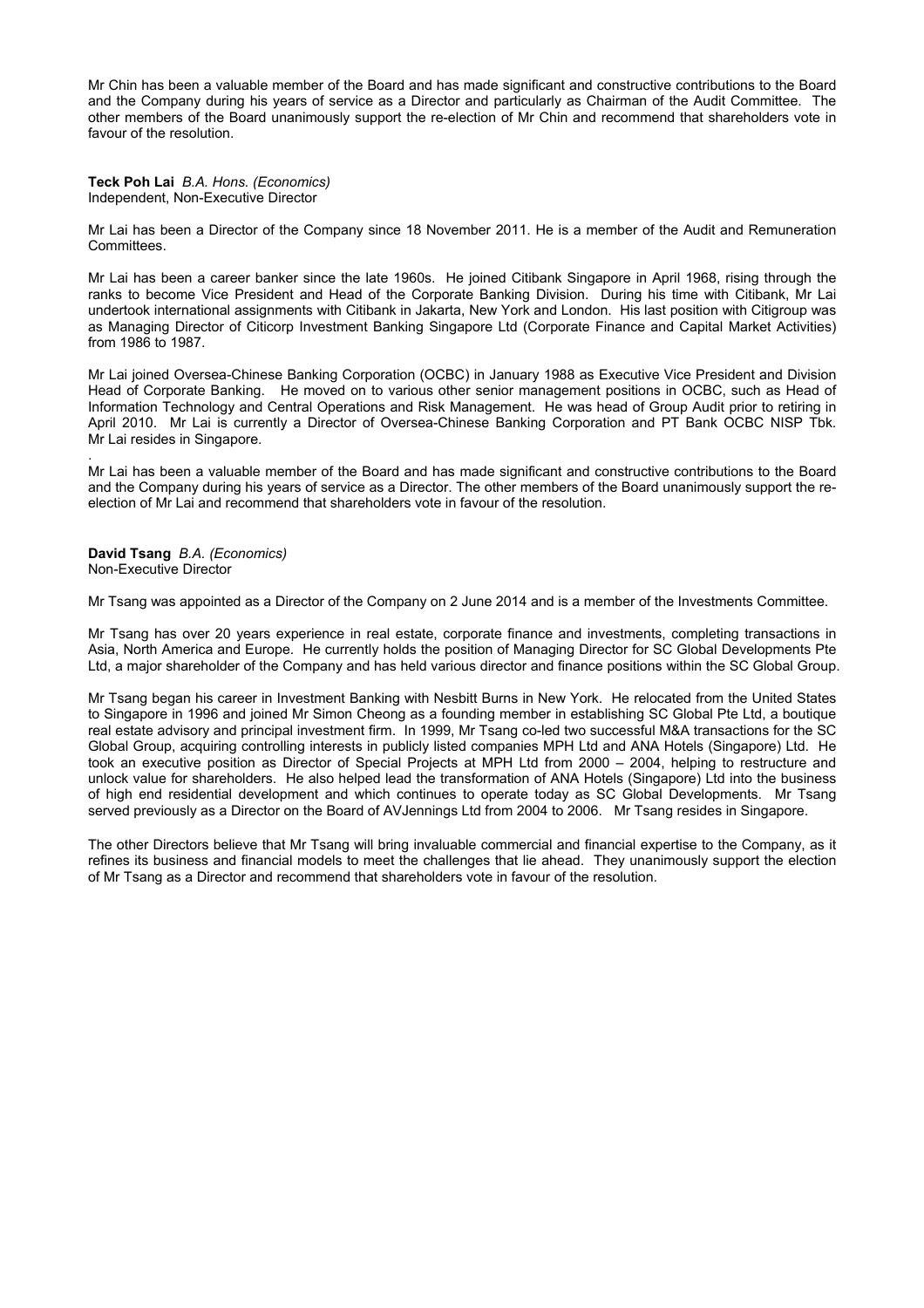# **AVJennings**

**All Correspondence to:** 

|   | By Mail | Boardroom Pty Limited<br>GPO Box 3993<br>Sydney NSW 2001 Australia |
|---|---------|--------------------------------------------------------------------|
|   |         | Level 7, 207 Kent Street,<br>Sydney NSW 2000 Australia             |
| 昌 | By Fax: | +61 2 9290 9655                                                    |
|   | Online: | www.boardroomlimited.com.au                                        |
|   |         | By Phone: (within Australia) 1300 737 760                          |
|   |         | (outside Australia) +61 2 9290 9600                                |

# **YOUR VOTE IS IMPORTANT**

For your vote to be effective it must be recorded **before 10:00am (AEDT) on Wednesday, 19 November 2014.** 

# **EXECUTE ONLINE BY SMARTPHONE**

**STEP 1: VISIT** www.votingonline.com.au/avjenningsagm2014

**STEP 2: Enter your holding/investment type:** 

**STEP 3: Enter your Reference Number:** 

**STEP 4: Enter your VAC:** 

PLEASE NOTE: For security reasons it is important you keep the above information confidential. Scan QR Code using smartphone

# **TO VOTE BY COMPLETING THE PROXY FORM**

# **STEP 1 APPOINTMENT OF PROXY**

Indicate who you want to appoint as your Proxy.

If you wish to appoint the Chair of the Meeting as your proxy, mark the box. If you wish to appoint someone other than the Chair of the Meeting as your proxy please write the full name of that individual or body corporate. If you leave this section blank, or your named proxy does not attend the meeting, the Chair of the Meeting will be your proxy. A proxy need not be a security holder of the company. Do not write the name of the issuer company or the registered securityholder in the space.

### **Appointment of a Second Proxy**

You are entitled to appoint up to two proxies to attend the meeting and vote. If you wish to appoint a second proxy, an additional Proxy Form may be obtained by contacting the company's securities registry or you may copy this form.

### To appoint a second proxy you must:

(a) complete two Proxy Forms. On each Proxy Form state the percentage of your voting rights or the number of securities applicable to that form. If the appointments do not specify the percentage or number of votes that each proxy may exercise, each proxy may exercise half your votes. Fractions of votes will be disregarded. (b) return both forms together in the same envelope.

## **STEP 2 VOTING DIRECTIONS TO YOUR PROXY**

To direct your proxy how to vote, mark one of the boxes opposite each item of business. All your securities will be voted in accordance with such a direction unless you indicate only a portion of securities are to be voted on any item by inserting the percentage or number that you wish to vote in the appropriate box or boxes. If you do not mark any of the boxes on a given item, your proxy may vote as he or she chooses. If you mark more than one box on an item for all your securities your vote on that item will be invalid.

### **Proxy which is a Body Corporate**

Where a body corporate is appointed as your proxy, the representative of that body corporate attending the meeting must have provided an "Appointment of Corporate Representative" prior to admission. An Appointment of Corporate Representative form can be obtained from the company's securities registry.

# **STEP 3 SIGN THE FORM**

The form **must** be signed as follows:

**Individual:** This form is to be signed by the securityholder.

**Joint Holding**: where the holding is in more than one name, all the securityholders should sign.

Power of Attorney: to sign under a Power of Attorney, you must have already lodged it with the registry. Alternatively, attach a certified photocopy of the Power of Attorney to this form when you return it.

**Companies:** this form must be signed by a Director jointly with either another Director or a Company Secretary. Where the company has a Sole Director who is also the Sole Company Secretary, this form should be signed by that person. **Please indicate the office held by signing in the appropriate place.**

## **STEP 4 LODGEMENT**

Proxy forms (and any Power of Attorney under which it is signed) must be received no later than 48 hours before the commencement of the meeting, therefore by **10:00am (AEDT) Wednesday, 19 November 2014.** Any Proxy Form received after that time will not be valid for the scheduled meeting.

**Proxy forms may be lodged using the enclosed Reply Paid Envelope or:** 

| Online              | www.votingonline.com.au/avjenningsagm2014                           |
|---------------------|---------------------------------------------------------------------|
| 圖 By Fax            | + 61 2 9290 9655                                                    |
| $\boxtimes$ By Mail | Boardroom Pty Limited<br>GPO Box 3993.<br>Sydney NSW 2001 Australia |
| In Person           | Level 7, 207 Kent Street,<br>Sydney NSW 2000 Australia              |

### **Attending the Meeting**

If you wish to attend the meeting please bring this form with you to assist registration**.**



QR Reader App